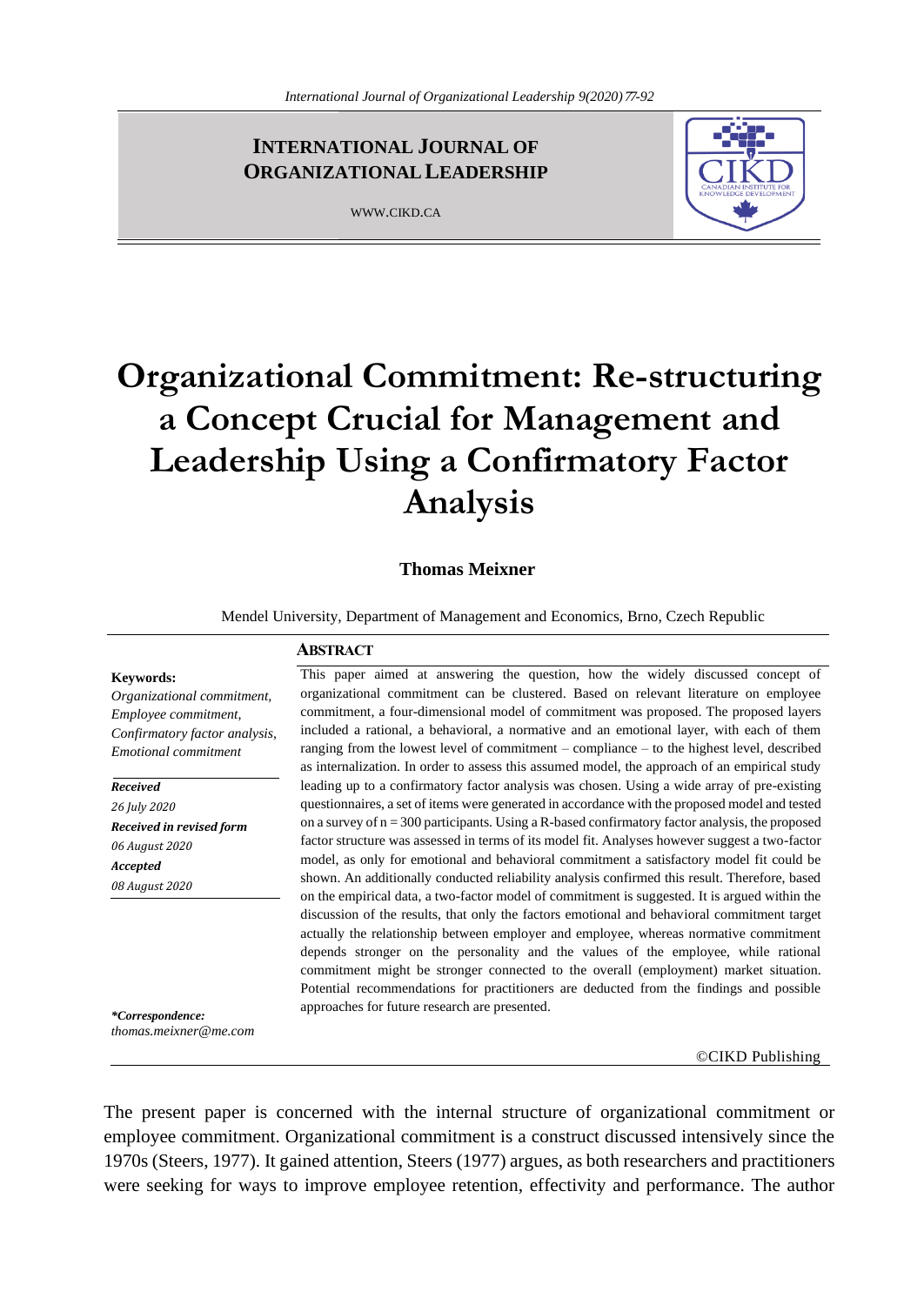argues that "[e]mployee commitment is important for several reasons" (Steers, 1977, p. 47). Employee commitment to the company, he summarizes, is more important in predicting employee performance than related measures such as employee satisfaction, which – however – is considered to be one of the antecedents of commitment. This is especially true for employee turnover, which is most strongly predicted by (a lack of) commitment. The general importance that contemporary research describes employees to have is often compared to actual human resource (HR) strategies, with a remark that there often is a big discrepancy between employees and their values on the one side and HR practices on the other side (Lester & Kickul, 2001). Thus, it seems to be clearly understood that employees, their motivation and their commitment are highly relevant, although this does not always translate to actual treatment of employees.

 However, authors such as Meyer and Allen (1991) also argue, while the general importance of organizational commitment is undebatable, the wide variety of different definitions and approaches towards measuring it makes the comparison of studies in this field more complicated than necessary. Different models measuring organizational commitment typically focus either on the level of commitment – thus on the question how strong the commitment of an employee towards the company is – or on the scope of the commitment. This is shown by models such as the one proposed by Meyer and Allen (1991) who differentiate between affective commitment, continuance commitment and normative commitment. This differentiation has been widely discussed in the scientific community and recently been used as the foundation for a model proposed by Wolf (2018) who differentiates between four layers of commitment: rational, behavioral, normative and emotional layer. While those layers are not separable from each other completely, they still measure unique aspects of employee commitment, as Wolf (2018) postulates. Commitment, the author further argues, can be directed towards the company, the assignment and tasks, the colleagues, and towards the leaders or superiors, with different layers being developed in varying intensity for each of these commitment directions.

 Kelman (1958) discussed three general stages that describe the way attitudes can change. These stages are compliance, identification and internalization (Kelman, 1958). Compliance, the author argues, is the lowest stage of attitudinal or behavioural change, describing a behaviour that the individual "tends to perform […] only under conditions of surveillance by the influencing agent" (p. 54). The intermediary stage of change is described as identification. In this stage, Kelman (1958) explains, the individual "tends to perform […] only under conditions of salience of his relationship to the agent" (p. 54). Only in the third stage of commitment to a behavior or attitude, an individual shows a behavior "under conditions of relevance of the issue, regardless of surveillance or salience" (p. 54).

 The current study seeks to address the question, in which regards throughout various measures of organizational commitment both the three dimensions of organizational commitment as proposed by Kelman (1958) and by Magdalena (2014) and the four layers of commitment as proposed by Wolf (2018). The author argues that these models are not mutually exclusive. Rather, they can supplement each other which would imply a very holistic model for measuring organizational commitment. Each of the layers of commitment (Wolf, 2018) should therefore be able to reach each of the three levels of organizational commitment as proposed by Magdelana (2014). The assumption is summarized in Figure 1.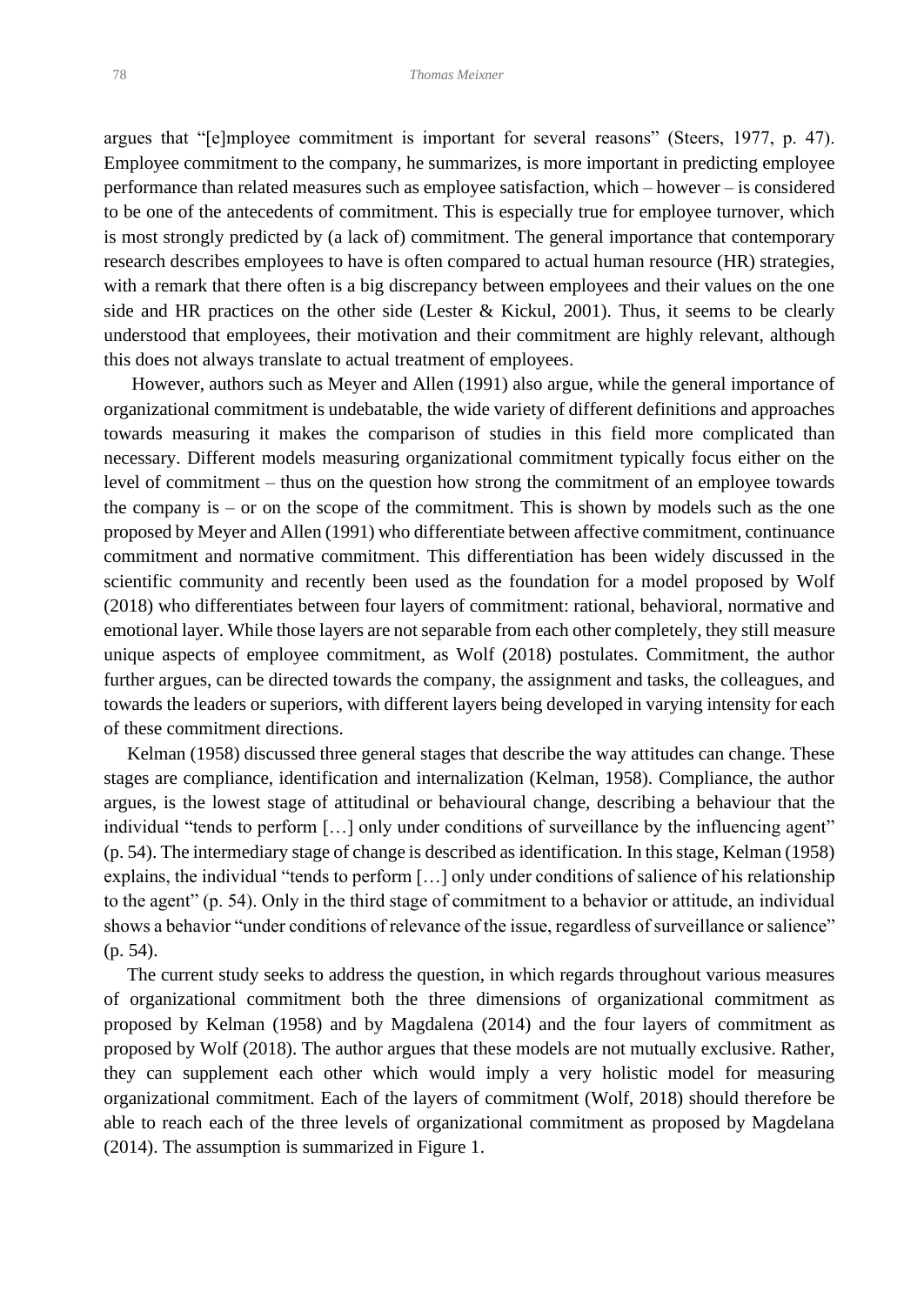

*Figure 1.* Proposed model of organizational commitment (own processing)

# **State of Research**

# **Employee Commitment and Engagement**

Market power relations are also changing in line with technological and social developments. A few decades ago, the sales market experienced a change from a seller's market to a buyer's market and now a change from an employer's market to an employee's market is underway (Wolf, 2014). It is becoming increasingly necessary for the continued existence of the company to recognize personnel as a differentiating factor and to retain employees because constantly changing personnel has a negative impact on service quality, customer satisfaction and customer loyalty (Wolf, 2014). As a result, the issue of long-term employee retention has become an inevitable success factor and a central component of corporate strategy (Felfe, 2008; Wolf, 2016). Authors such as Chambers, Foulon, Handfield-Jones, Hankin and Michaels (1998) even go one step further and speak of the *war for talent*, the ever-increasing search for talent and the question of how to retain it in the company long-term. The importance of this issue is also underlined by Bhattacharya, Sen and Korschun (2008), who make it clear that the employees of a company are one of the most important core resources and a success factor.

 Becker, Billings, Eveleth and Gilbert (1996, p. 464) define organisational commitment as "the psychological attachment of workers to their workplace". As the authors explain, the commitment stands in connection to various positive outcomes, both for the company and the employees. Highly committed employees, the authors argue further, tend to have lower turnover-rates, tend to be more satisfied with their job and are thus, typically, more motivated to perform tasks given to them. They are generally viewed as more productive and less prone to making errors. This connection between employee commitment on the one hand and employee performance on the other hand, Becker et al.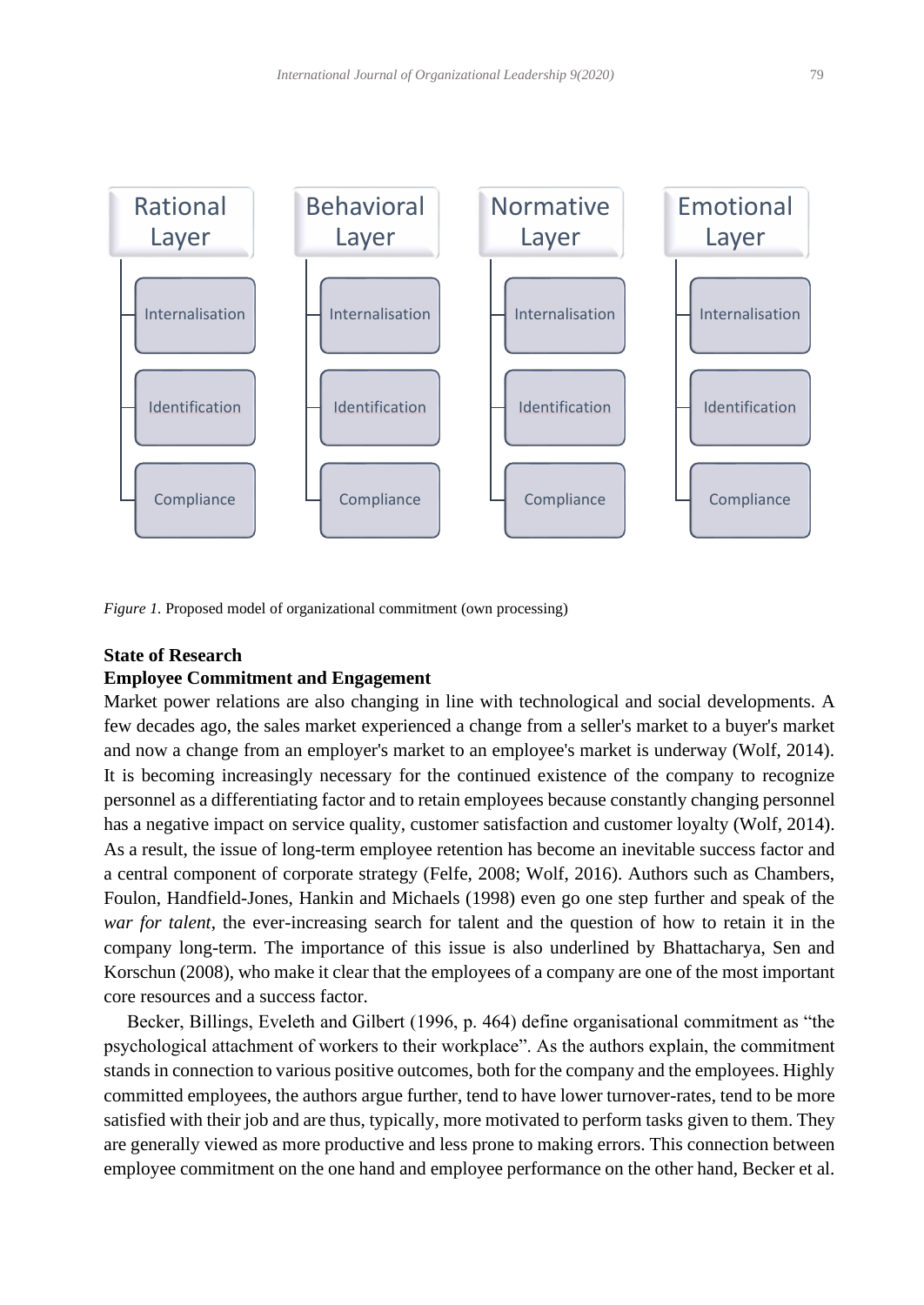(1996) explain further, is heavily moderated by various factors such as personality, leadership style and motivation.

 Especially, motivation is a factor often discussed in these regards. Heckhausen (1989) describes that performance motivation refers to behaviour that is related to a standard of proficiency. Accordingly, behaviour is performance motivated when a person strives to do something particularly well or better than others. An important aspect of performance motivation is, according to Heckhausen (1989), comparison, whereby this can be both comparison with others (for example with classmates or colleagues) and with one's own standards. Here the author mentions both past performances, i.e. the comparison with the performance of the previous year or with self-mentioned quality standards. According to Heckhausen (1989), it is important to note that these are selfimposed objectives, which clearly classifies performance motivation as part of intrinsic motivation.

 As mentioned at the beginning, motivating employees is one of the core tasks of managers (Barling & Beattie, 1983). One of the foundations of modern motivation research is the work of Ryan and Deci (2000). The authors distinguish between intrinsic and extrinsic motivation as the basis of human action (Ryan & Deci, 2000). Motivation leads people to act, it gives them the necessary energy. It is not only possible to differentiate between different strengths of motivation, but also between their sources. This can either lie within the person and his or her values and goals or outside the person which leads to a division into intrinsic and extrinsic motivation. Intrinsic motivation therefore means to do something because it is inherently interesting or entertaining or satisfying (Ryan & Deci, 2000), whereas extrinsic motivation describes behaviour that serves to achieve a goal. Extrinsic motivation is a construct that is always relevant when an activity is performed to achieve a separable result. Extrinsic motivation therefore stands in contrast to intrinsic motivation, where an activity is only performed for the pleasure of the activity itself and not for the benefit of the instrument. In contrast to some perspectives that view extrinsically motivated behavior as invariably non-autonomous, Ryan and Deci (2000) see that extrinsic motivation can vary greatly to the extent that it is autonomous.

 Leadership behaviour can have effects on both intrinsic and extrinsic motivation (Barbuto, 2005). Intrinsic motivation in working life occurs when employees perform activities because they perceive them as meaningful, pleasant or satisfying. Extrinsic motivation occurs when activities are performed in order to achieve a goal or to receive a reward for doing so. It should be noted in this respect that in working or business life motivation is typically not purely intrinsic but rather represents a partial aspect of overall motivation (Barbuto, 2005). However, the fundamental aim of transformational leadership is primarily to strengthen intrinsic motivation, Barbuto (2005) was able to show this in an empirical study. Transactional leadership, on the other hand, clearly aims at strengthening extrinsic motivation, since it is based on a typical reward system (Barbuto, 2005). At the same time, however, the author also points out that motivation can only be created in part by managers: As the findings of the empirical study show, the leadership approach contributes only a comparatively small part to the clarification of motivation differences.

 Felfe (2008), who devoted his research to employee satisfaction and retention, argues that satisfaction is typically strongly related to loyalty to the company. Thus, a high level of satisfaction in employees should go along with increased loyalty towards the company. The author further explains that this employee loyalty is not only an important factor for the company or organization but rather for the employee as well. By sensing a feeling of belonging to the company and a feeling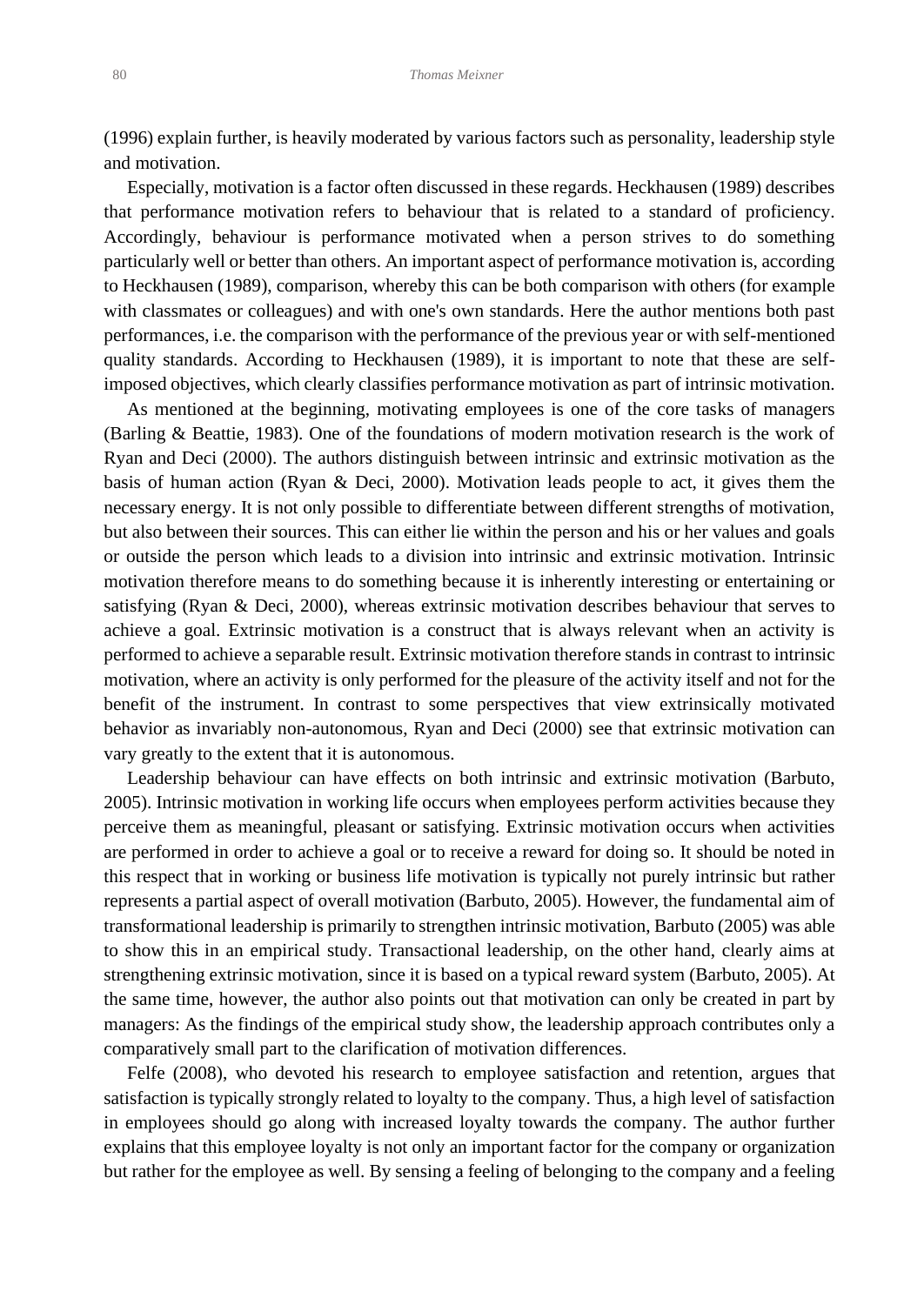of being bound to it, employees' so-called need for loyalty and recognition can also be strengthened. This feeling in turn should be experienced as positive by the employees, Felfe (2008) argues.

 Based on this, Felfe (2008) and Felfe and Wombacher (2016) describe employee retention or commitment. They explain that their definition of commitment implies the psychological bond between the organisation or company on the one hand and the individual employee on the other hand (Felfe & Wombacher, 2016). This commitment however, Felfe and Wombacher (2016) further explain, thereby agreeing with other experts in the field, is not a one-dimensional construct. It rather represents the interaction of multiple complex factors. The authors argue that commitment involves affective, calculative and normative aspects. Apart from this distinction the authors also argue that organisational commitment can vary based on the goal towards it is displayed. Commitment can not only be shown or experienced towards the organisation itself but also towards a leader, a team or a department.

# **The Tri-dimensional Organizational Commitment Model**

The term commitment or organisation-related commitment refers to the subjectively experienced bond between an employee and his employer (Kanning, 2017). In this respect, an overlap between commitment and social identity in relation to the employer is to be expected, the author argues. However, this is not necessarily always the case. A bond can also exist beyond social identity if the employee has material advantages from belonging to an organization, for example, which he or she does not want to miss in the future. Such considerations led Allen and Meyer (1990) to a differentiation of forms of commitment which has found broad agreement in research, Kanning (2017) explains. Allen and Meyer (1990) differentiate in their influential work between three forms of commitment: Affective commitment refers to the emotional attachment of an employee to his employer. He or she feels joy or pride in belonging and is prepared to be loyal to his or her employer. The affective commitment, results such as those of Rodrigo, Aqueveque and Duran (2019) show, can strongly be influenced by the employer's activities, for example in the field of corporate social responsibility. The normative commitment is much more sober, Allen and Meyer (1990) explain. It is based on the conviction of being committed to the employer. For example, the employer has financed the training and paid the salary reliably for years which implies a certain obligation to stand behind this employer. If one would change companies at the first opportunity, for example because another company pays a higher salary or the current employer gets into financial difficulties, one would experience this as ungrateful and would have to expect to be "condemned" by other people. There is therefore a normative pressure for unity.

 The three forms of commitment according to Allen and Meyer (1990) are correlated with each other. The more an employee is emotionally attached to his employer, the more likely he is to feel a normative-moral obligation to commit himself to that same employer. The correlation between normative and imputed commitment is much less pronounced. Wolf (2018) re-organized the existing aspects and introduced a fourth factor: Behavioural commitment. While a majority of commitment-related work mostly focuses on the attitudes employees hold towards their job and their employer, Wolf (2018) argues that actual behaviour also needs to be considered in order to make a complete model of organizational commitment: Whereas intentions and attitudes might be influential, actual behaviour might vary both in a positive or a negative way – employees with a high emotional bond might still be actively looking for other jobs whereas those with a low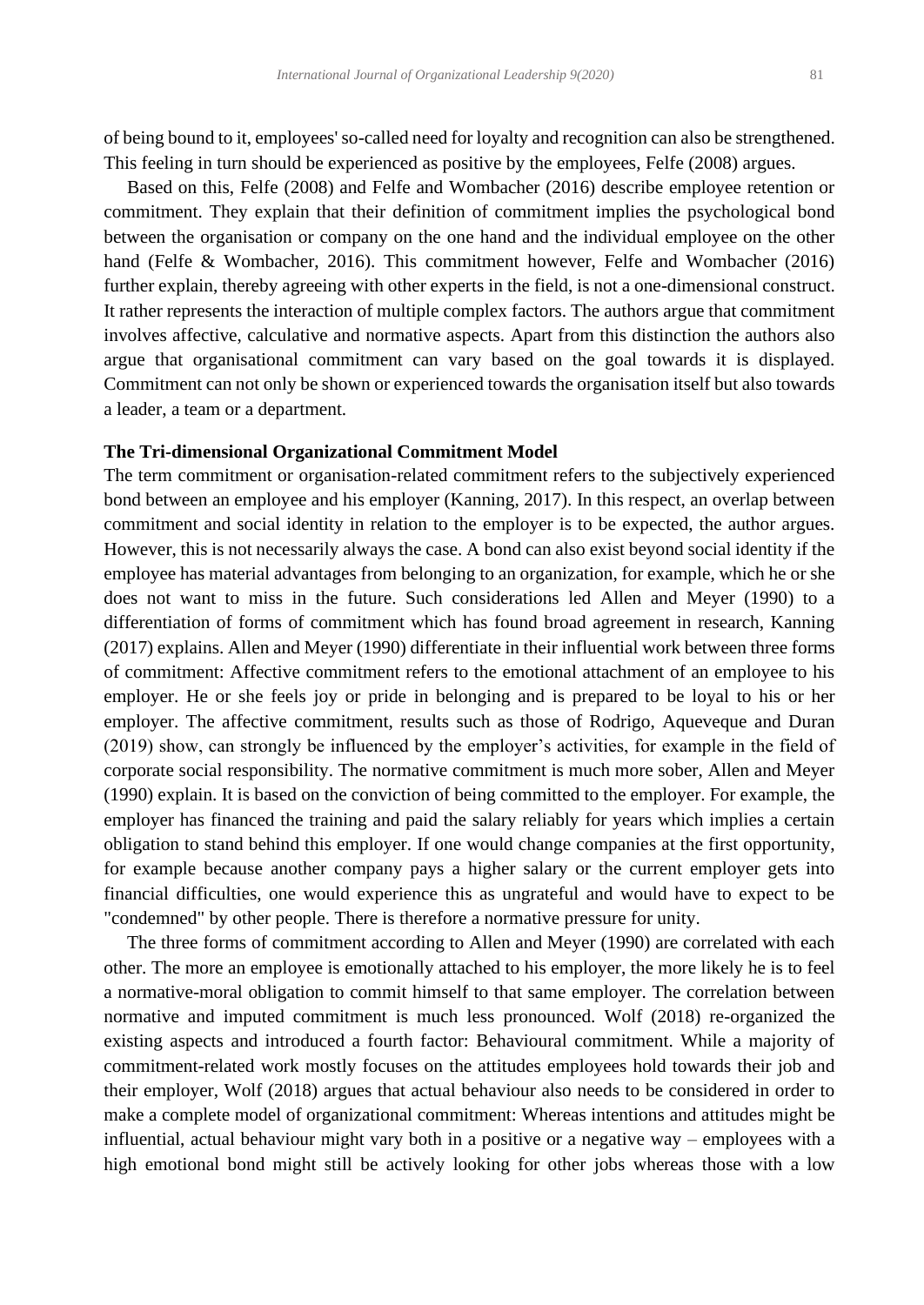commitment might still not be on the lookout for reasons outside of the realm of commitment. In a similar vein, a link can be drawn towards scientific literature stemming from a different field – the field of health care. There, under the label of *intention-behavior-gap* it is discussed, that people sometimes tend not to follow their intentions when it comes to their actual behaviour. Due to factors such as convenience, people might not set actions although they do show the intentions to do so (Sheeran & Webb, 2016).

 There are many studies on commitment and subsequently also numerous meta-analyses. Two meta-analyses examine the connection between commitment and job satisfaction (Meyer et al., 2002; Tett & Meyer, 1993), whereby in some cases very high connections are found which indicates a strong relationship between the two constructs. Meta-analyses examine the question of the extent to which relationships between commitment and professional performance can be proven (Cohen & Hudecek, 1993; Cooper-Hakim & Viswesvaran, 2005; Jaramillo, Mulki, & Marshall, 2005; Meyer et al., 2002; Ng, 2015). Here, positive correlations can be found, especially for general and affective commitment. Commitment is thus generally recognized as a good predictor of a large number of entrepreneurial results, Kanning (2017) concludes.

### **Objectives of the Study**

The goal of this empirical study is to explore the relationships of various measures of organizational commitment with each other and to answer the question, how far the proposed model of organizational commitment is reflected by existing measures. The proposed model sees four different layers of organizational commitment with three different levels of commitment in each layer. In order to answer this initial research question, an empirical approach is taken that is based on the measures, that will be described in the next section. These measures were presented to a sample of  $n = 300$  participants. Based on these responses a confirmatory factor analysis was conducted. As a first step for this factor analysis, the sum of all items derived from the measures described in the next section will be categorized based on the previously described theoretical assumptions. Therefore, a theoretical structure will form the foundation of the confirmatory factor analysis. This analysis will be conducted based on the answers of the 300 participants, thus assessing whether the theoretically proposed factor structure holds true for the empirical data. The results from this analysis will be used to describe the factors and layers found and to answer the research question, whether the theoretically proposed model of organizational commitment seems to apply. Therefore, the results will drive future research in the field by creating an empirically tested model of employee commitment. This model can be the foundation for future research in the field and open up new possibilities of analyses. The primary research question that should be answered within this work therefore is:

Can a model for measuring organizational commitment in a reliable way be developed based on existing material?

# **Method**

# **Sample and Data**

In order to assess the hypotheses of this work a sample of  $n = 300$  participants could be acquired, using a market research company's panel. The market research company used a random sample based on information presented about the target population: Business professionals with a minimum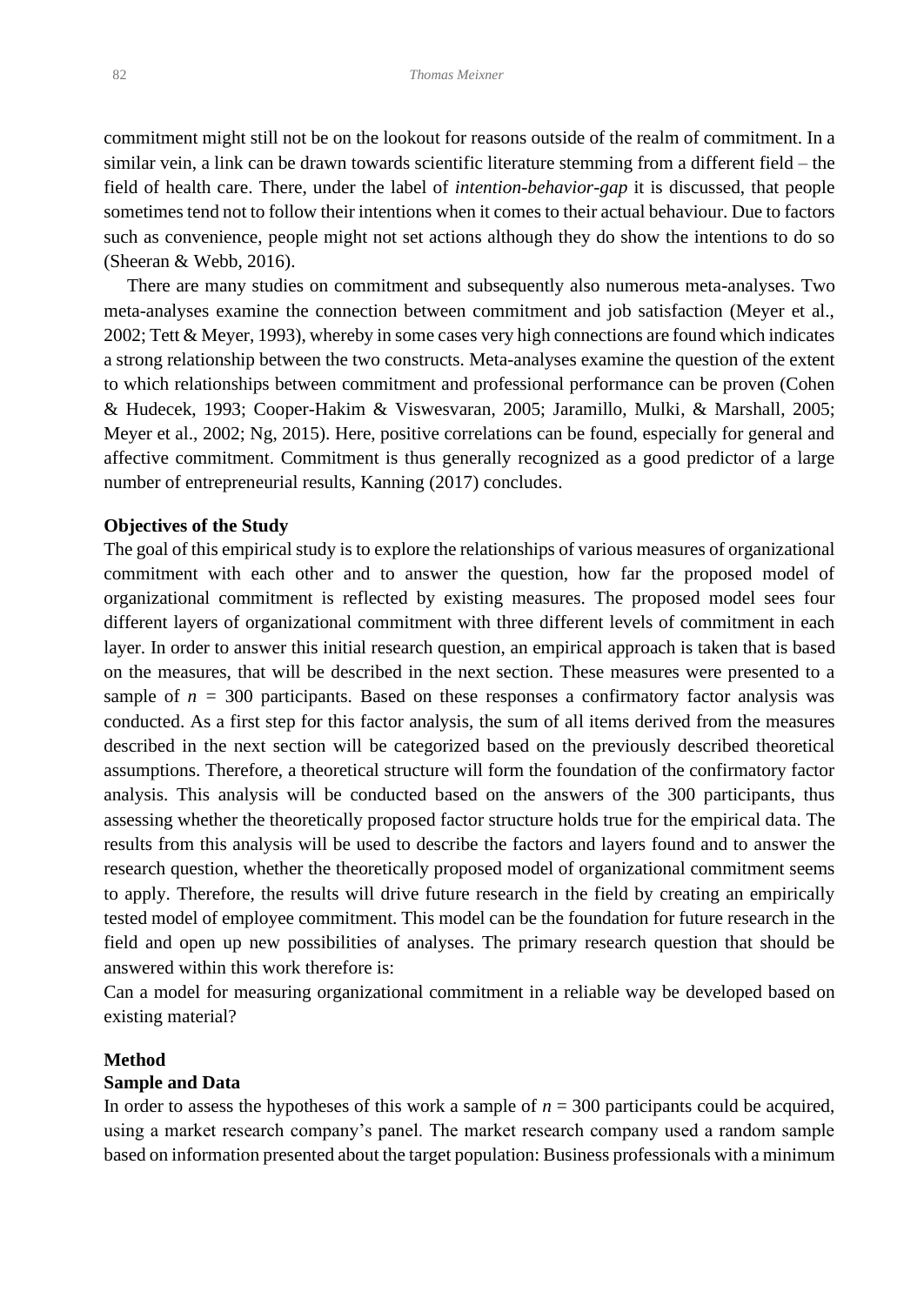of five years of overall work experience, without limitation to specific fields or positions. Following this guideline, the company chose a total of  $n = 300$  participants out of their appropriate panel in order to obtain the data. Out of these 300 participants, 76.7% reported to be full-time employed, with another 21.7% being in part-time employment. The remaining 1.7% reported to be selfemployed. Table A1 in Appendix A shows the wide variety of fields in which the participants of the present study are active. A majority of participants (38%) is employed in companies bigger than 500 employees (see Figure 2).



*Figure 2.* Company sizes of participants (own processing)

They have been on average for  $M = 8.16$  ( $SD = 7.59$ ) years with their current company and for around the same time ( $M = 8.055$ ,  $SD = 7.28$ ) in the same field. 32.3% of participants reported to currently have managerial responsibility.

# **Measures of Commitment Used in the Study**

The aim was to use a wide variety of different measures for organizational commitment in order to form a strong foundation for the factor analysis. Measures range from very established ones such as the Organizational Commitment Questionnaire (OCQ, Mowday, Steers, & Porter, 1979) to lesser-known ones such as the scale presented by Irefin and Mechanic (2014). However, the focus was on finding measures that complement each other and in total represent the wide range of definitions and aspects of organizational commitment. The Work and Well-Being Survey (UWES) seems to be an outlier therein, that it measures organizational engagement which however, according to Schaufeli, Bakker and Salanova (2006), is a construct closely related to organizational commitment. A preliminary analysis of the items seems to indicate that the items have a strong focus on the behavioural and emotional aspects of employee commitment, as will be further described. These measures were accompanied by several sociodemographic measures and such in regards to work experience. The complete set of questionnaires and measures was presented to the participants using an online survey tool that allows for easy conduction.

# **Organizational Commitment Questionnaire**

Based on the problem that a too wide variety of definitions in regards to organizational commitment seemed to exist, Mowday, Steers and Porter (1979) tried to develop a measure of organizational commitment that best combines the existing approaches. The authors therefore developed "15 items that appeared to tap the three aspects of our definition of commitment" (p. 7). Mowday et al. (1979)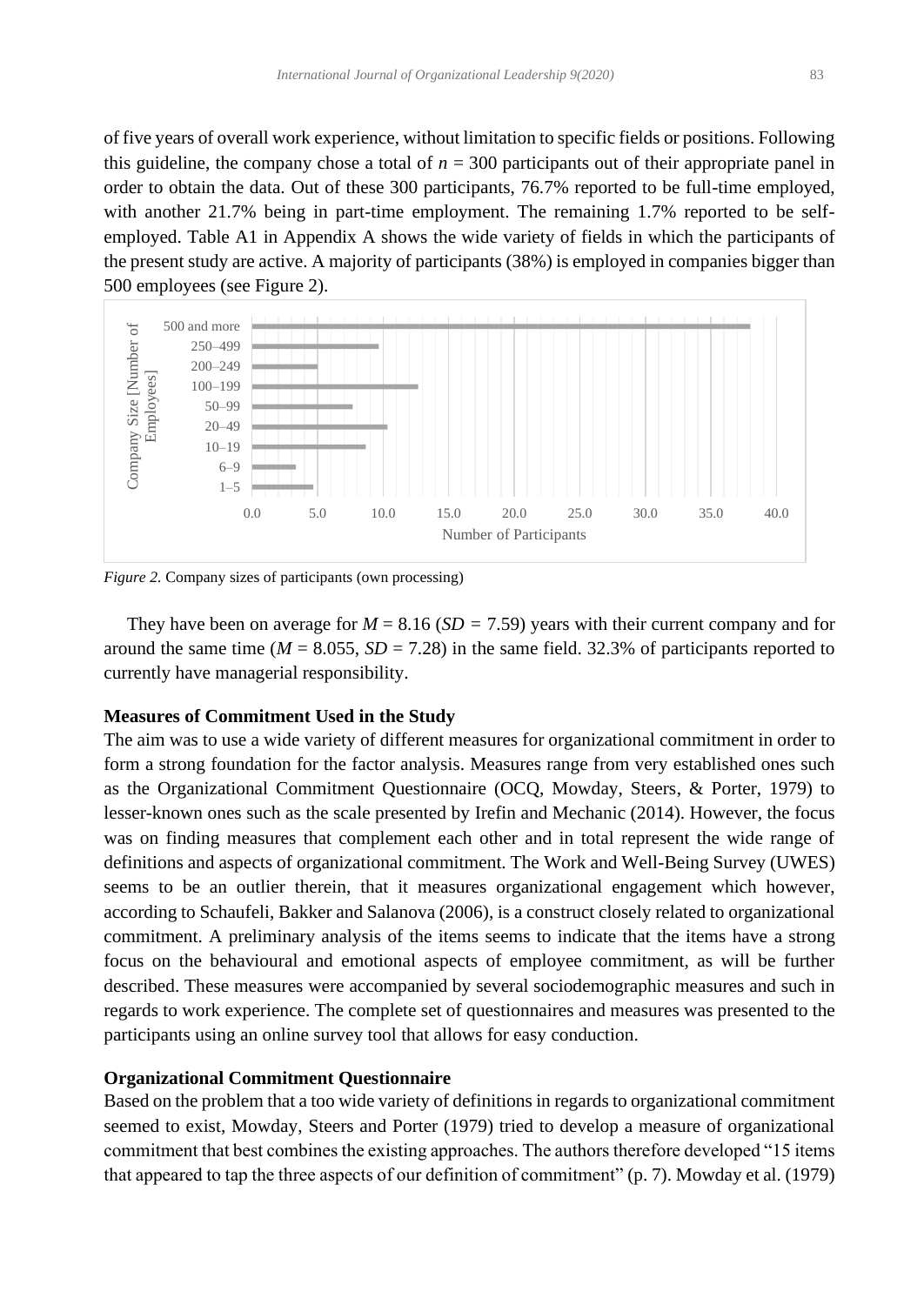used seven-point Likert scales for their items, ranging from "strongly agree" to "strongly disagree" (p. 7).

 The authors conducted a validation study based on a sample of *n* = 2563 employees in a wide variety of different jobs across 9 different companies. In order to assess the predictive validity of the OCQ, Mowday et al. (1979) used a wide variety of related measures, including various measures of job satisfaction, which they deemed a related concept. The internal consistency of the scale was analyzed using a factor analysis, item analysis and computation of the coefficient alpha. Alpha, which is a measure developed by Cronbach (1950), is an indicator for the internal consistency of a measure, ranging from .00 (indicating a complete lack of internal consistency) to 1.00 (indicating perfect consistency). The alpha values for the OCQ measure lay between .82 and .93 depending on the sub-sample used for the computation and are therefore well within the optimal levels as proposed by Cronbach (1950) or more recent works like the one of Tavakol and Dennick (2011). Mowday et al. (1979) conclude that the "results suggest the 15 items of the OCQ are relatively homogeneous with respect to the underlying attitude construct they measure" (p. 16). Satisfying results are also reported for the re-test reliability and for the predictive and convergent validity, with meaningful correlations being described to related measures.

# **The Measurement and Antecedents of Affective, Continuance and Normative Commitment**

Among others on the OCQ, Allen and Meyer (1990) developed a three-component measure for assessing organizational commitment. Based on the three-component model, their questionnaire measures the affective, continuance and normative commitment of employees towards their organization. In order to validate the model and the questionnaire derived from it, around 500 employees were assessed based on the 51 items the authors proposed for measuring the three components of organizational commitment and the additional 15 items derived from the OCQ. All items were based on seven-point Likert scales, following the same pattern as those of the OCQ. Based on factor analysis and an assessment of reliability (again, Cronbach's Alpha was chosen to be the criterion for assessing internal consistency of the scales) a total of 24 items were selected, spread evenly over the three sub-scales derived. Reliability estimates (Cronbach's Alpha) ranged from .75 to .89, thus being again satisfactory results that imply appropriate reliability of the measure.

# **Employee Commitment**

Irefin and Mechanic (2014) developed their measure of employee commitment based on criticism in regards to the OCQ and scales derived from the OCQ. The criticism Irefin and Mechanic (2014) are citing in these regards implies that the OCQ and measures derived from it do not actually (only) measure organizational commitment but rather also turnover intentions and performance intentions. These, however, are not to be considered a part of organizational commitment, the authors argue, but rather its consequence. Based on these assumptions, the authors developed a 15-item scale for measuring organizational commitment that separated the aspects of actual commitment and its consequences. Based on their empirical data, Irefin and Mechanic (2014) argue that their measure is a valid tool for assessing actual organizational commitment.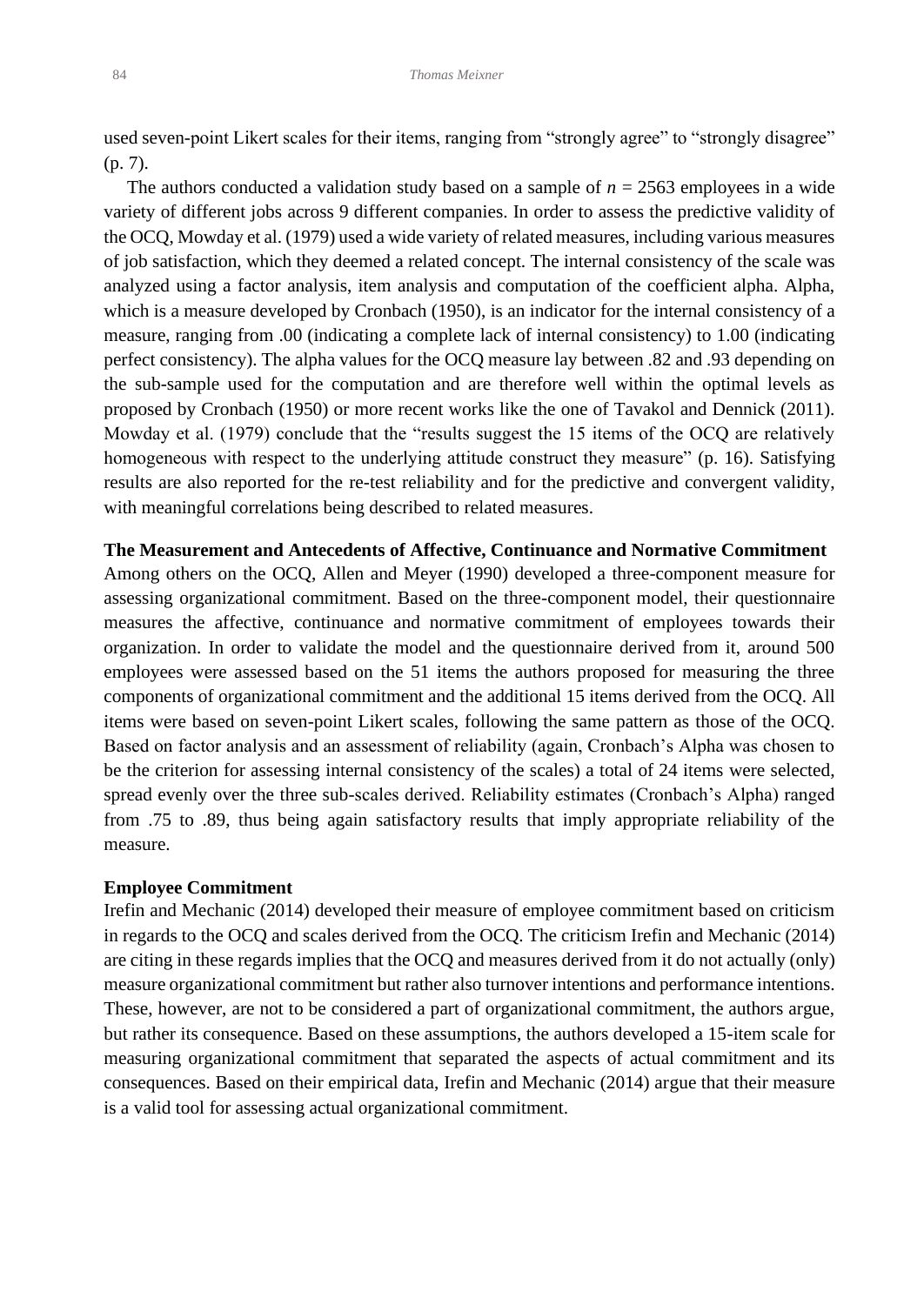# **Results**

# **Confirmatory Factor Analysis**

In order to assess the validity of the proposed model, a confirmatory factor analysis was computed using the statistical software R (R Core Team, 2017) and the statistical library LAVAAN for R (Rosseel, 2012) which was developed in order to provide the necessary functionality for computing confirmatory factor analyses and structural equation modelling.

 Data was initially prepared using IBM SPSS 24 (IBM Corp, 2016), where descriptive statistics both for the description of the sample and for an initial overview of the data was prepared. In this step, items were also assessed for their item difficulty. Following the proposal of Andersen (1977), item difficulty was assessed in a first step to eliminate items that would not provide information, as they are either too easy (thus being solved by everyone) or too difficult (thus being solved by no one). However, item difficulties of all items within this study were in an appropriate range, which can be explained by the fact that only previously published items from validated measures were used for the present study. Therefore, item difficulty was already pre-assessed by the respective authors, shifting the focus of the current analysis away from an item-level analysis to a scale-level one.

 The items derived from the measures and presented to the participants were in accordance with the definitions provided within this work clustered into the four relevant categories: emotional, rational, normative and behavioural. This resulted in the theoretical model presented below. complete\_model <- '

emot\_factors =~  $ACS_01 + ACS_02 + ACS_03 + ACS_04 + ACS_05 + ACS_06 + ACS_07 +$ ACS\_08 + OCQ\_05 + OCQ\_06 + OCQ\_08 + OCQ\_10 + OCQ\_12 + OCQ\_13 + OCQ\_14 + EC\_01 + EC\_02 + EC\_05 + EC\_13 + EC\_14 rational\_factors =  $\text{CCS}_01 + \text{CCS}_02 + \text{CCS}_03 + \text{CCS}_04 + \text{CCS}_05 + \text{CCS}_06 + \text{CCS}_07 +$  $CCS_08 + OCQ_09 + OCQ_11 + OCQ_15$ norm\_factors =~  $NCS_01 + NCS_02 + NCS_03 + NCS_04 + NCS_05 + NCS_06 + NCS_07 +$ NCS\_0fact8 + EC\_06 + EC\_10 + EC\_11 + EC\_12 behav\_factors =  $\sim$  OCQ\_01 + OCQ\_02 + OCQ\_03 + OCQ\_04 + OCQ\_07 + EC\_03 + EC\_04 +  $EC_0$ 7 +  $EC_0$ 8 +  $EC_0$ 9 +  $EC_1$ 5 +  $TC_0$ 1 +  $TC_0$ 2 +  $TC_0$ 3 +  $TC_0$ 4 +  $TC_0$ 5 all\_factors =~emot\_factors + rational\_factors + norm\_factors + behave\_factors  $\ddot{\phantom{0}}$ 

 The equations presented above represent the individual factors and how they are assumed to contribute to the factors. The first factor tries to combine the emotional aspects of organizational commitment and is therefore derived from items describing these aspects. Subsequently, rational factors (rational\_factors), normative aspects of commitment (norm\_factors) and behavioral factors (behav\_factors) are being described. Item names indicate the scale from which they were derived. ACC refers to the *Affective Commitment Scale* (Allen & Meyer, 1990), CCS to the *Continuance Commitment Scale* (Allen & Meyer, 1990), NCS to the *Normative Commitment Scale* (Allen & Meyer, 1990), OCQ to the *Organizational Commitment Questionnaire* (Bozeman & Perrewe, 2001) and EC to the *Employee Commitment* (Irefin & Mechanic, 2014). *All\_factors* represents the overall model consisting of the four proposed sub-scales (emotional, rational, normative, behavioral).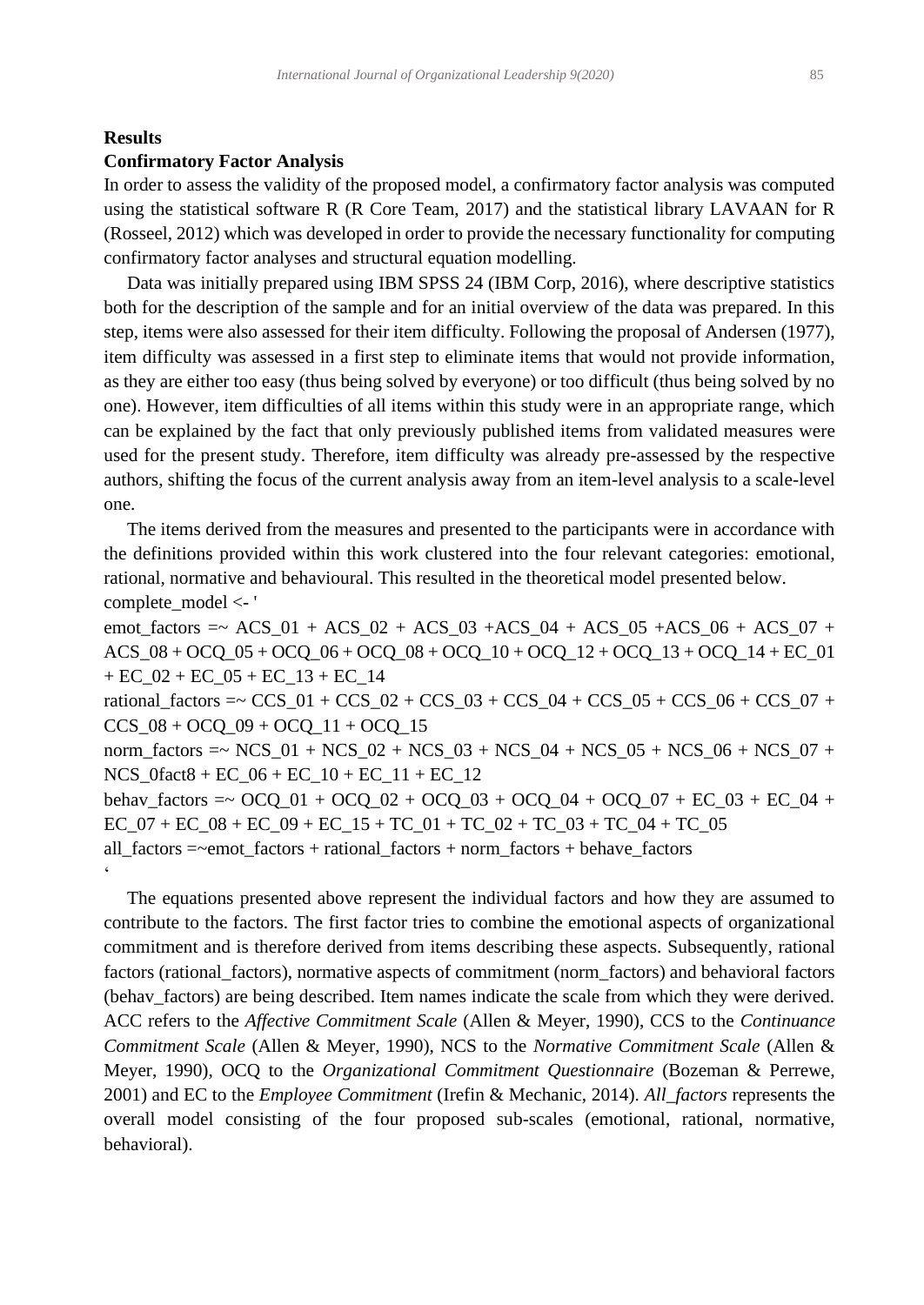The model defined like this formed the foundation for the first attempt of conducting the confirmatory factor analysis and depicts the assignment of the items from the various sources to the factors proposed by the theoretical model in this work. The factor *all\_factors* is defined as the general factor over all factors, thus implying the overall factor *organisational commitment*, as defined by the model.

 However, this first analysis showed only partially satisfying results, fit indices – as presented in Table 1 for the initial analysis – this is based on the overall model presented above and on modelling of the separate factors in separate analyses in order to assess for the low metric properties of the overall model.

#### Table 1

|                             | Overall | Emotional | Rational | Normative | Behavioral |
|-----------------------------|---------|-----------|----------|-----------|------------|
| Chi-Square                  | 2916.75 | 531.01    | 116.09   | 166.60    | 330.04     |
| Df                          | 1171    | 170       | 44       | 54        | 104        |
| P-value (Chi-square)        | .00     | .00       | .00.     | .00       | .00        |
| Comparative Fit Index (CFI) | .72     | .87       | .63      | .50       | .66        |
| Tucker-Lewis Index (TLI)    | .70     | .86       | .53      | .39       | .61        |
| <b>RMSEA</b>                | .07     | .08       | .07      | .08       | .09        |

*Various Fit Indices of Initial Model and Factors (Own Processing)*

 The overall fit characteristics of the four sub-scales and the overall scale are depicted in Table 1, displaying both the three aspects of the chi-square calculation (which will below be discussed in terms of their significance) and two measures of overall model fit – the Comparative Fit Index and the Tucker-Lewis Index. Both of these indicators are described to be of high relevance when assessing the quality of a structural model like the one derived from a confirmatory factor analysis (Cook, Kallen & Amtmann, 2009, p. 449): "They estimate differences between the examined model and a hypothetical (null) model in which none of the components in the model are related." Also, the RMSEA (Root Mean Square Error of Approximation, see Browne & Cudeck, 1993) is presented there as another fit index. It is assumed, that the overall fit of a model should be discussed not on single indicators but on the combination of a set of indices.

 As the results presented in Table 1, the initially proposed model shows a poor fit – the result of the division of the Chi-Square value by the degrees of freedom results in a value of less than 3  $(Chi<sup>2</sup>/df = 2.49)$ , with both the CFI and the TLI being lower than the optimal values of CFI = .95 and  $TLI = .95$ . A gaze towards the initial factors reveals, that especially the emotional factor seems to have an appropriate fit, with a  $Chi/df = 3.12$  and CFI and CLI values being above a threshold of .85. At least partially appropriate seem the results for the behavioural aspects, with a Chi $\frac{2}{d}f = 3.17$ and a CFI = .657. While not an optimal fit, there at least seems to be a tendency towards a working model for these two factors. For the emotional and rational factors however, no such tendency can be observed: CFI and TLI indices are less than satisfactory and the proportion of Chi-Square and the degrees of freedom is lower than for the other factors for both of these factors (rational: Chi²/df  $= 2.63$ ; normative: Chi<sup>2</sup>/df  $= 3.07$ ).

 In order to assess possible reasons for the poor fit of these two factors, a reliability analysis for both was conducted, assuming that low internal reliability might be a possible reason for the inappropriate fit measures. Cronbach Alpha was chosen as the measure for assessing internal reliability of the factors, assuming that the correlation of the individual item with the scale itself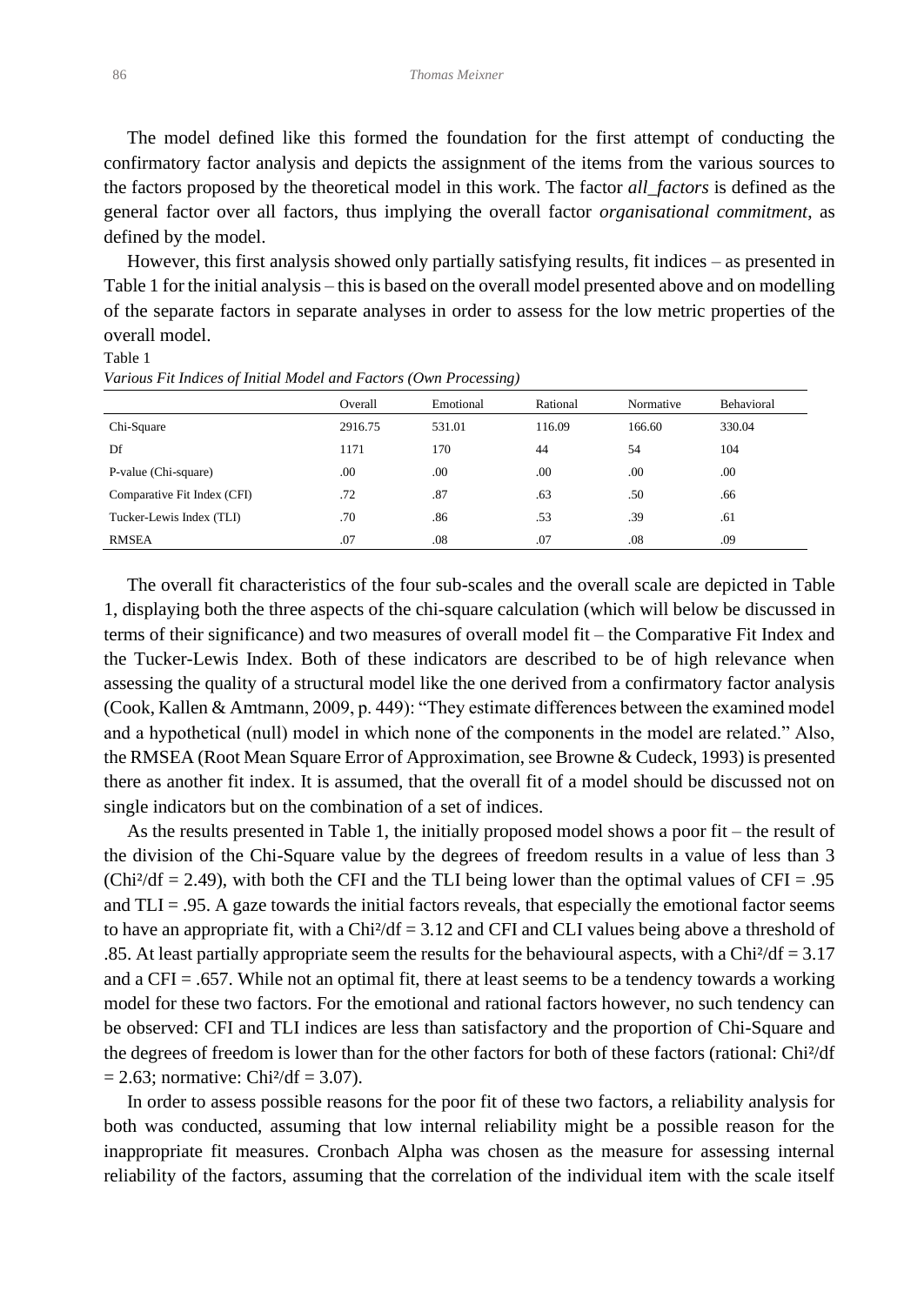assesses how well the items fit the scale. In order to assess the internal reliability of the scales and to compute Cronbach Alpha as a measure of fit, the *psych* library for R (Revelle, 2019) was used. Based on the model described above Cronbach Alpha was computed for the four separate scales, as presented in Table 2.

*Reliability Analyses (Own Processing)* emotional rational rational normative behavior Cronbach Alpha .93 .65 .65 .74 .88

 In accordance with the explanations of Tavakol and Dennick (2011) in regards to the interpretation of reliability measures it is deducted that the reliability of both the rational and the normative factor are not satisfactory, which goes in alignment with the results found in the confirmatory factor analysis computed initially. Reliability analyses also provide insight not only on a scale level but also on an item level – one of the relevant information provided thereby is the question how Alpha would change if an individual item would be removed. This information was used to remove those items, whose removal would benefit the overall reliability of the scale. The scales thereby updated were used for another CFA, in order to assess whether the improvements actually lead to better and thus satisfactory results. Table 3 depicts the results for the individual scales in the repeated CFA, revealing slight improvements for the factors. Table 3

*Results of Second CFA after Elimination of Items with a Bad Fit (Own Processing)*

|                              | Emotional | Rational | Normative | <b>Behavioral</b> |
|------------------------------|-----------|----------|-----------|-------------------|
| Chi-Square                   | 483.52    | 60.65    | 57.59     | 197.20            |
| Df                           | 152       | 27       | 27        | 65                |
| P-value (Chi-square)         | .00       | .00      | .00       | .00               |
| Comparative Fit Indiex (CFI) | .88       | .71      | .767      | .68               |
| Tucker-Lewis Index (TLI)     | .86       | .61      | .69       | .61               |
| <b>RMSEA</b>                 | .09       | .06      | .06       | .08               |

 As shown in Table 3, a slight improvement due to the elimination of those items with a low fit can be observed for all factors, especially with regards to the proportion of Chi-Square value and degrees of freedom. However, especially for the rational scale still no satisfactory result can be shown, with a Chi<sup>2</sup>/df = 2.24. For the normative factor even a decline in fit can be observed, with a Chi<sup>2</sup>/df = 2.13. The proportion for the behavioural factor is, with Chi<sup>2</sup>/df = 3.03, still satisfactory. While the remaining fit indices are still not perfectly satisfactory overall the emotional and the behavioural factor will be chosen for further discussion, especially in regards to the satisfactory reliability of these two scales that could be improved for both of them.

# **Description of Factors and Layers**

Table 2

The results of the confirmatory factor analysis in combination with reliability analyses imply that the emotional and the behavioural factor as proposed by the theoretical model within this paper are the best fitting ones. While fit indices cannot be described as optimal, they seem to be in a satisfactory range. This is further supported by reliability measures for these scales which imply a very high reliability and thus a good fit of these scales. In order to also lay the gaze on the distinction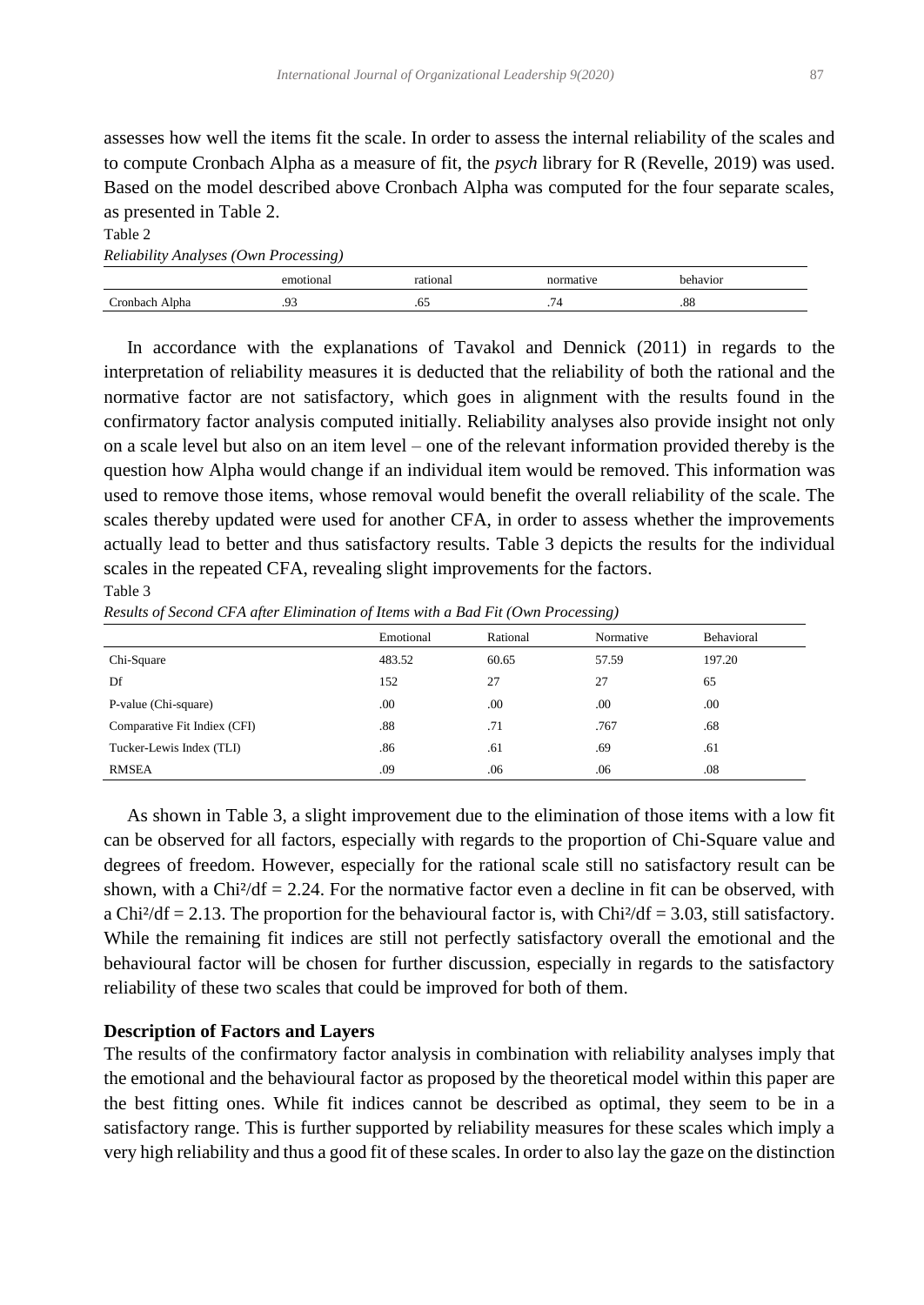between various levels of commitment – and not only on the factors – a descriptive depiction of the two factors is shown in Table 4 and Figure 3 and 4. Percentiles were formed for 33% and 67% in accordance with the assumption that three levels of organizational commitment exist. Table 4

|                |    | emotional factor | behavioral factor |  |
|----------------|----|------------------|-------------------|--|
| Mean           |    | 3.39             | 3.23              |  |
| Std. Deviation |    | .69              | .63               |  |
| Minimum        |    | 1.37             | 1.08              |  |
| Maximum        |    | 5.00             | 4.54              |  |
| Percentiles    | 33 | 3.11             | 3.00              |  |
|                | 67 | 3.79             | 3.56              |  |

*Description of Emotional and Behavioral Factor in Regards to the Sample (Own Processing)*

 The distribution of the scale for emotional commitment is shown in Figure 3. The cut-off between the three levels of commitment lays at 3.105 for the lower cut-off and 3.789 for the upper cut-off with each of the three sections representing the same proportion of the sample.



*Figure 3.* Emotional factor of organizational commitment – distribution (own processing)



Similarly, Figure 4 shows the distribution for the behavioral factor of organizational commitment. behavioral\_factor

*Figure 4.* Behavioral factor of organizational commitment – distribution (own processing)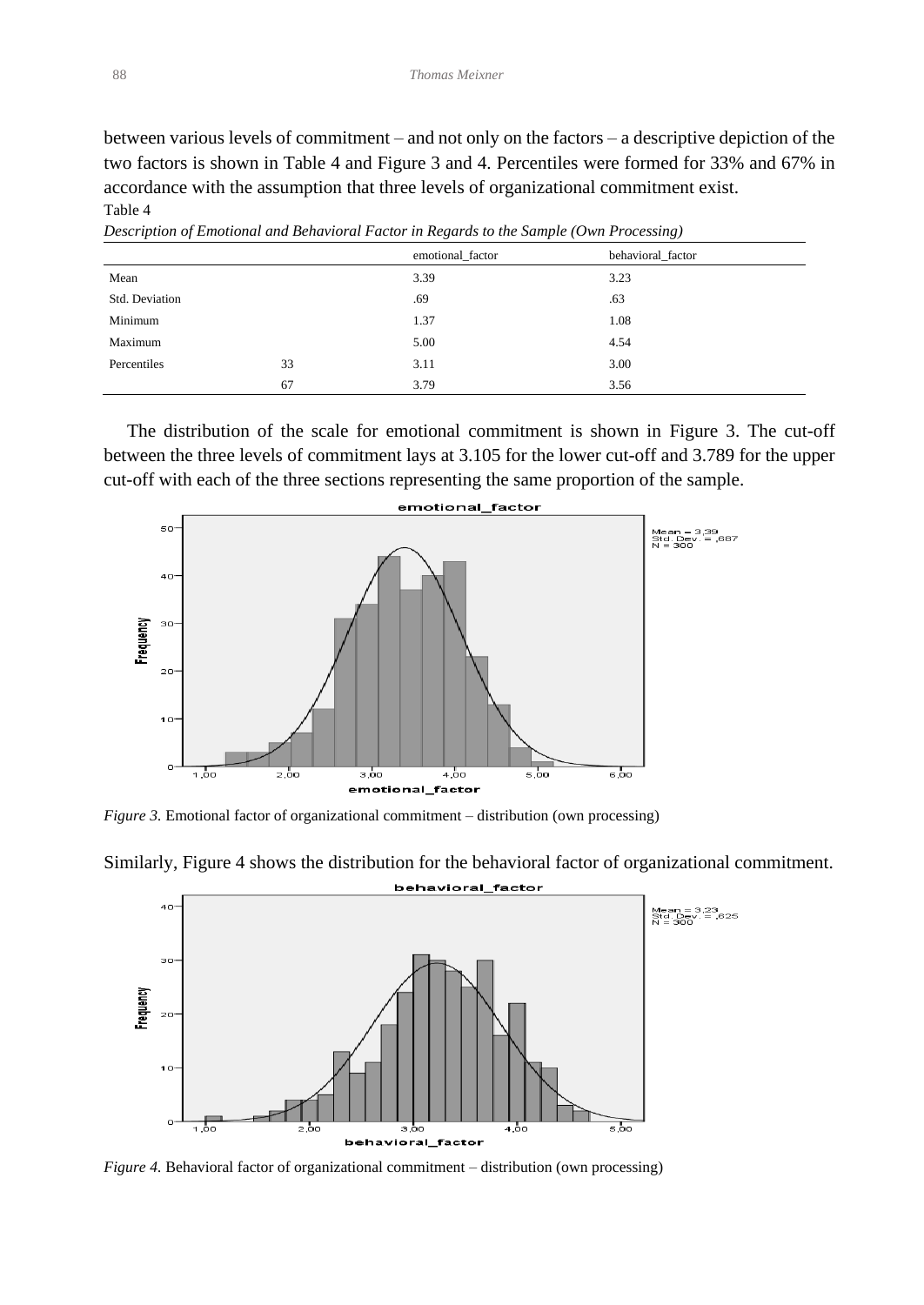This graphic depiction of the scales as well as the descriptive statistics presented in Table 4 are interpreted as indices for the overall fit of the scales as a distribution close to a standard distribution could be observed here. Following the curve of the standard distribution (see Figure 3 and 4), most values strongly group around the mean with an actual range spanning nearly the whole possible range. Cut-offs for the behavioral factor of organizational commitment are at 3.000 and at 3.538 respectively. Therefore, the initially proposed model could be partially confirmed; two out-off four factors could be confirmed based on a confirmatory factor analysis, and meaningful thresholds for separating the factors into three levels could be observed.

#### **Discussion**

The present study aimed to assess whether the model of organizational commitment proposed by Wolf (2018) can be confirmed based on empirical data. In order to assess the model, a literature review was conducted that helped to identify various measures of organizational commitment. This review revealed that measures for all four areas of organizational commitment as described by Wolf (2018) can be found within the scientific literature.

 A selection of the vast amount of available measures was used to find out whether – when combined – the four different factors can be really identified within the resulting dataset. Based on a survey of  $n = 300$  participants – all of them with appropriate work experience – who assessed their own level of organizational commitment, a confirmatory factor analysis was computed that revealed that only for two of the factors an appropriate measurement seems to exist when focusing on the data: Only the factor emotional commitment and the factor behavioural commitment could be confirmed based on the various fit indices. The results for normative and rationale commitment were less satisfactory, even after an attempt to improve the model fit by adjusting for the lower reliability of these scales. However, the final conclusion of the present work is that not enough empirical evidence could be found for these two factors to assume their significance.

 Thus, the levels of commitment (compliance, identification, internalisation) could also only be discussed for these two factors. Based on the current work, it is only partially possible to deduct why the remaining two factors (normative and rationale commitment) could not be confirmed. One possible conclusion, however, could be found in the very nature of these two aspects: Items concerning normative behaviour seemed to be based more strongly on personality, beliefs and values of a person than on the connection the person has towards the company. Items in regards to rationale commitment on the other side were also not really connected to the relationship with the company but rather with the connection with outside factors, such as the volatility of the employment market of the financial situation of the economy itself. Therefore, it can be argued that maybe these two factors – while still possibly relevant for the overall organizational commitment of a person – are less related to the actual relationship between employee and employer. This potential explanation is depicted in Figure 5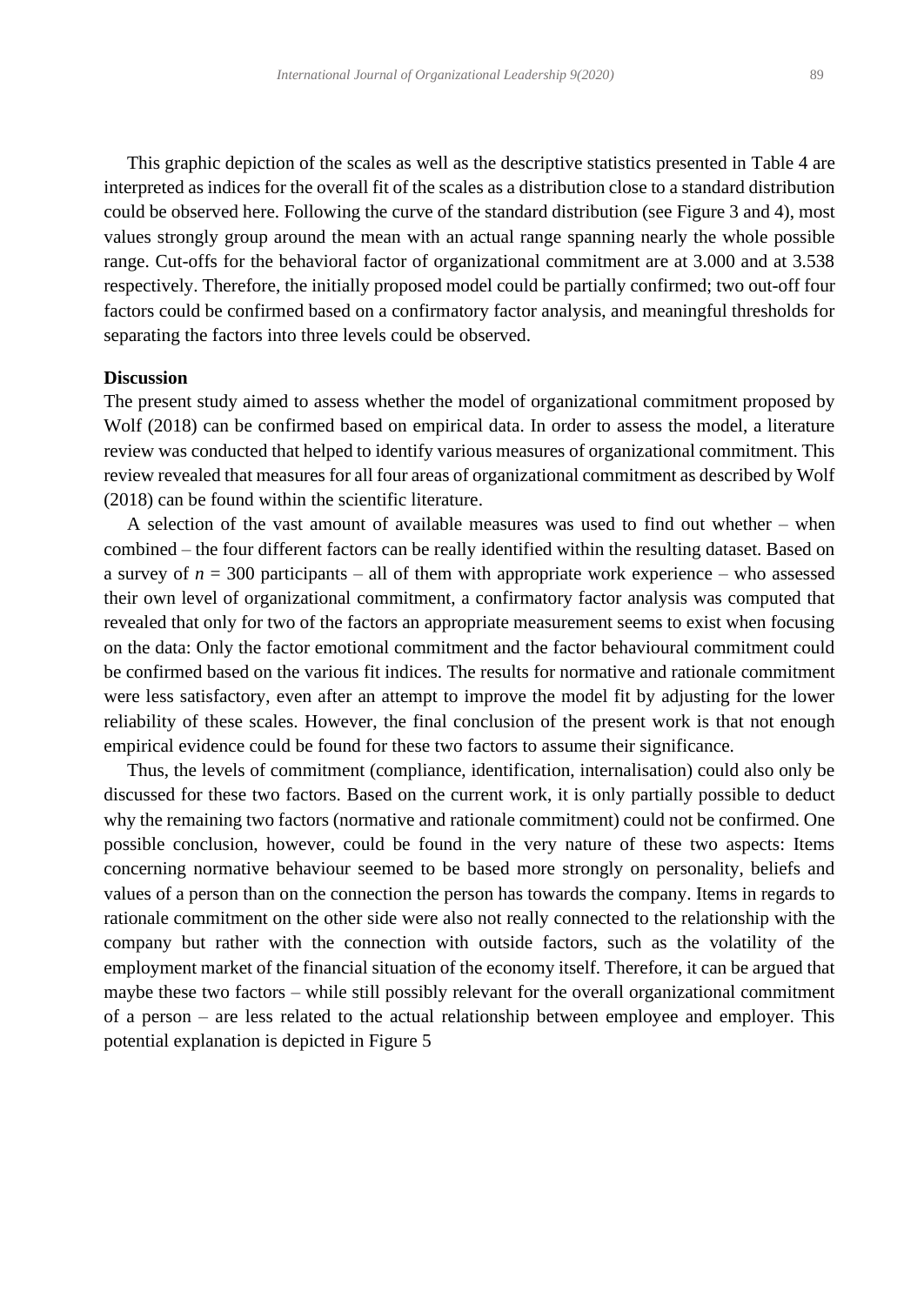

*Figure 5.* Final model of organizational commitment (own processing)

 However, for further assessment of this assumption, additional empirical work will be necessary which will be able to assess additional variables necessary for fostering understanding whether the relationships proposed in Figure 5 are actually of statistical and, thus, factual significance.

 Furthermore, future work will have to prove how various aspects of commitment influence employee's motivation, a factor crucial for many practitioners in the field. The assumption derived from the literature is that motivation is of course dependent on overall commitment, but it stands to be researched how the two aspects of emotional and behavioral commitment influence motivation in their own regards.

## **Recommendations for Practitioners**

As a major recommendation for practitioners, the importance of relationship work between employer and employee can be deducted from the present work. While from a theoretical point of view, the utter importance of organizational commitment for an organization's long-term sustainable success could be shown again, the empirical part of this paper especially revealed the importance of emotional commitment between employer and employee. The model proposed in Figure 5 also hints towards the fact that only parts of organizational commitment can be strongly influenced by the employer. While normative commitment, thus, the tendency to believe that a long-term relationship between individual and organization is a positive aspect, might depend stronger on personality and values of the individual and while the rationale commitment seems to depend on environmental factors, the emotional connection can be influenced by the employer: Positive leadership communication, employee-oriented human resource management and leadership are factors identified within the scientific literature on the topic to be relevant predictors of commitment. Thus, an employer can of course try to improve rational commitment based on factors such as pay and benefits but will still be dependent on the environment – a volatile employment market might be leading employees to show stronger rational commitment to their current employer, whereas a less competitive market might do the opposite.

## **References**

Allen, N. J., & Meyer, J. P. (1990). The measurement and antecedents of affective, continuance and normative commitment to the organization. *Journal of Occupational Psychology*, *63*(1), 1−18.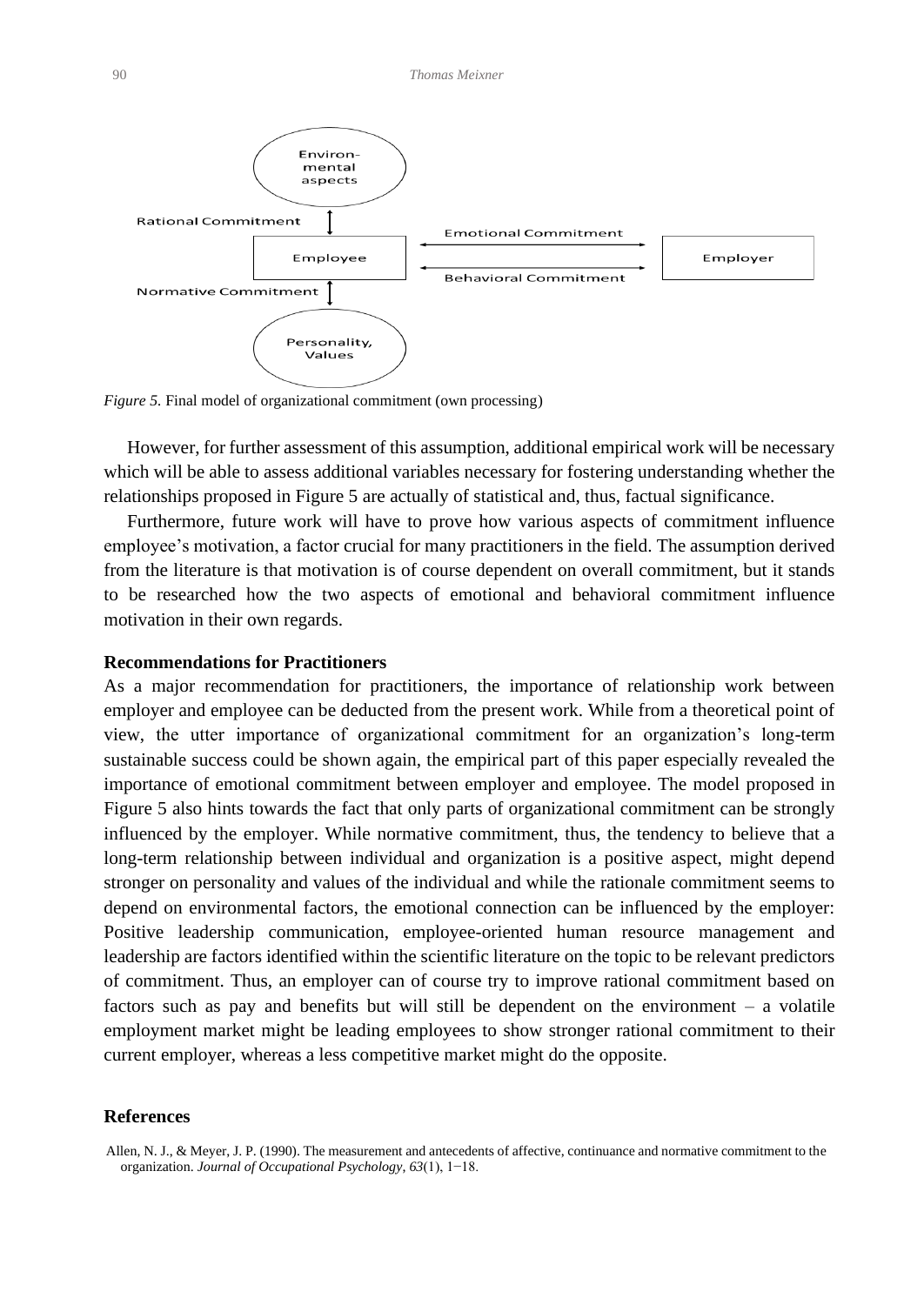Andersen, E. B. (1977). Sufficient statistics and latent trait models. *Psychometrika*, *42*(1), 69−81.

- Barbuto, J. E. (2005). Motivation and transactional, charismatic, and transformational leadership: A test of antecedents. *Journal of Leadership and Organizational Studies*, *11*(4), 26−40.
- Barling, J., & Beattie, R. (1983). Self-efficacy beliefs and sales performance. *Journal of Organizational Behavior Management*, *5*(1), 41−51.
- Becker, T. E., Billings, R. S., Eveleth, D. M., & Gilbert, N. L. (1996). Foci and bases of employee commitment: Implications for job performance. *Academy of Management Journal*, *39*(2), 464−482.
- Bhattacharya, C. B., Sen, S., & Korschun, D. (2008). Using corporate social responsibility to win the war for talent. *MIT Sloan Management Review*, *49*(2), 36-44.
- Bozeman, D. P., & Perrewe, P. L. (2001). The effect of item content overlap on Organizational Commitment Questionnaire– turnover cognitions relationships. *Journal of Applied Psychology*, *86*(1), 161.
- Browne, M. W., & Cudeck, R. (1993). Alternative ways of assessing model fit. In K. A. Bollen & J. S. Long (Eds.), *Testing structural equation models* (pp. 136−172). Newbury Park, CA: Sage Publications.
- Chambers, E. G., Foulon, M., Handfield-Jones, H., Hankin, S. M., & Michaels III, E. G. (1998). The war for talent. *The McKinsey Quarterly*, *1*(3), 44−58.
- Cohen, A. & Hudecek, N. (1993). Organizational commitment-turnover relationship across occupational groups. *Group and Organizational Management, 18*, 188−213.
- Cook, K. F., Kallen, M. A., & Amtmann, D. (2009). Having a fit: Impact of number of items and distribution of data on traditional criteria for assessing IRT's unidimensionality assumption. *Quality of Life Research*, *18*(4), 447−460.
- Cooper-Hakim, A. & Viswesvaran, C. (2005). The construct of work commitment: Testing an integrative framework. *Psychological Bulletin, 131*, 241−259.
- Cronbach, L. J. (1950). Further evidence on response sets and test design. *Educational and Psychological Measurement*, *10*(1), 3-31.
- Felfe, J. (2008). *Mitarbeiterbindung*. Göttingen: Hogrefe Verlag.
- Felfe J., & Wombacher J. (2016). Mitarbeiterbindung und Gesundheit. [Employee retention and health] In B. Badura, A. Ducki, H. Schröder, J. Klose, & M. Meyer (Eds.) Fehlzeiten-Report 2016. Fehlzeiten-Report (Vielfalt managen: Gesundheit fördern - Potenziale nutzen) [Missed times report 2016. Missed times Report (Managing diversity, fostering health – using potentials], vol 2016. Springer, Berlin, Heidelberg.
- Heckhausen, H. (1989). Leistungsmotivation [Achievement Motivation]. In H. Heckhausen (Ed.), *Motivation und Handeln [Motivation and Action]* (pp. 231−278). Berlin: Springer.
- IBM Corp. (2016). *IBM SPSS Statistics for Windows, Version 24.0*. Armonk, NY: IBM Corp.
- Irefin, P., & Mechanic, M. A. (2014). Effect of employee commitment on organizational performance in Coca Cola Nigeria Limited Maiduguri, Borno state. *Journal of Humanities and Social Science*, *19*(3), 33−41.
- Jaramillo, F., Mulki, J. P., & Marshall, G. W. (2005). A meta-analysis of the relationship between organizational commitment and salesperson job performance: 25 years of research. *Journal of Business Research, 58*, 705–714.
- Kanning U. P. (2017). Grundlagen der Mitarbeiterbindung. [Foundations of employee retention] In U. P. Kanning (Ed.), *Personalmarketing, employer branding und mitarbeiterbindung* [Personnel marketing, employer branding and emplyee retention] (pp. 191−216). Berlin: Springer.
- Kelman, H. C. (1958). Compliance, identification, and internalization three processes of attitude change. *Journal of Conflict Resolution*, *2*(1), 51−60.
- Lester, S. W., & Kickul, J. (2001). Psychological contracts in the 21st century: What employees value most and how well organizations are responding to these expectations. *People and Strategy*, *24*(1), 10.
- Magdalena, S. M. (2014). The effects of organizational citizenship behavior in the academic environment. *Procedia-Social and Behavioral Sciences*, *127*, 738−742.
- Meyer, J. P., & Allen, N. J. (1991). A three-component conceptualization of organizational commitment. *Human Resource Management Review*, *1*(1), 61−89.
- Meyer, J. P., Stanley, D. J., Herscovitch, L., & Topolnytsky, L. (2002). Affective, continuance, and normative commitment to the organization: A meta-analysis of antecedents, correlates, and consequences. *Journal of Vocational Behavior, 61*, 20–52.
- Mowday, R. T., Steers, R. M. & Porter, L. W. (1979). The measurement of organizational commitment. *Journal of Vocational Behavior, 14,* 224−247.